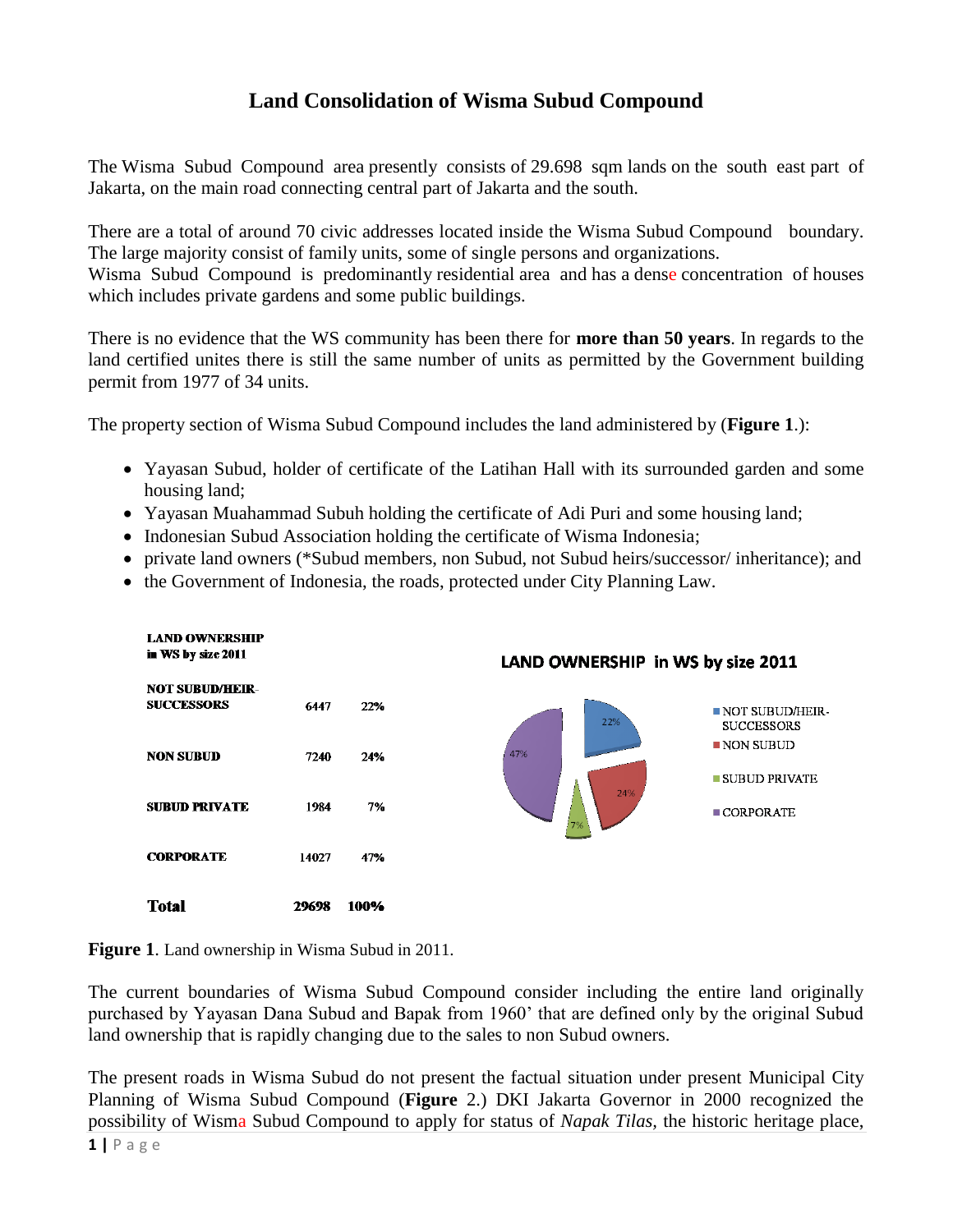needed to have master plan or frameworks to guide its management of the land long-term conservation. By getting the status *of the heritage site* in Indonesia with the master plan of future look of Wisma Subud Compound, the roads and usage of the certain area could be changed to be reflected in the Municipal City Planning.



**Figure 2.** Present Municipal City planning of Wisma Subud Compound with Latihan Hall at the middle

The Wisma Subud Compoind is the main Subud visitors attraction with the focus also on the 2 Bapak' houses, Rungan Sary as an inseparable part of Subud "historic road".

## **Maintenance of Wisma Subud Compound**

The Wisma Subud Compound as a heritage site aims to recognize and protect a living culture expressed by the enduring local communities of the Subud members, and the maintenance of the specific life style. As such, the maintenance of Wisma Subud Compound is a key to providing the resources and supporting the conservation of the property for Subud members. In order for Wisma Subud Compound to be preserved and to survive, there must be a Subud members presence and a sustainable development and set of activities.

These characteristics of Wisma Subud Compound are under pressure from development pressure to apply to varying degrees to the entire property. However the pressure could be reduced by the City Planning regulation that no development can be accommodated on *the heritage designated area* unless a variance permit is granted or an exemption is granted by the government of DKI Jakarta Municipality to allow for the construction of roads, the installation of utility poles or the installation or construction of structures to be used for the generation of power in accordance to *the master plan* and *the heritage content* of the site.

There must be continuing possibilities for Subud members to develop in step with the times. At the same time, development of this kind must proceed hand in hand with preservation of the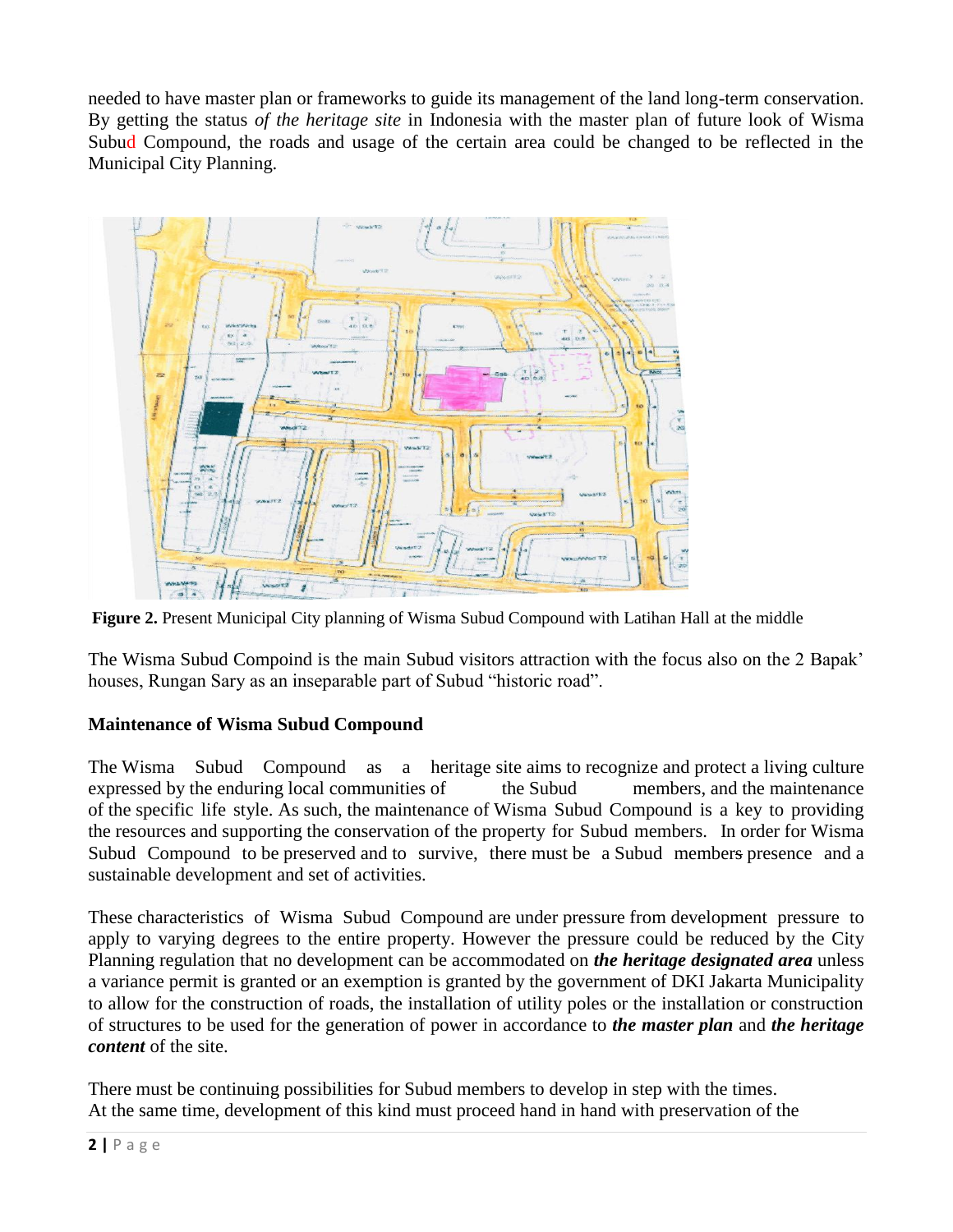unique cultural Subud values existing within Wisma Subud Compound.

The number of Subud members in Wisma Subud Compound has been steadily decreasing over the years. As the number of Subud landowners decreases, the burden of responsibilities in maintaining the Wisma Subud Compound for the remaining Subud landowners increases. This may create an issue of long term capacity to provide the financial and human resources to maintain an effective management body and implement its role in maintaining the Wisma Subud Compound.

Because of the desire from groups who share this Subud heritage to continue to be active stewards, an Wisma Subud Heritage Protection Project is established with its Advisory Board includes representation from the key decision-making stakeholders of Wisma Subud Compound chaired by a representative of World Subud Association and Bapak' immediate family resented by Pak Haryono was created.

The membership of the Advisory Board are:

## **VOTING**

Co chairs:

- Pak Haryono Sumohadiwidjojo;
- World Subud Association (WSA) representative; Members:
- [Ibu Siti Rahayu Wiryohudoyo;](http://en.wikipedia.org/wiki/Ibu_Rahayu)
- Ibu Siti Hardiyati Syafrudin
- Yayasan Subud (YS);
- Muhammad Subuh Foundation (MSF);
- Yayasan Muhammad Subuh (YMS),
- PPKSubud, and
- RT Local Community Representative.

Ex-officio: Non voting.

- Department of Tourism;
- Culture and Heritage of the Republic of Indonesia;
- Office of the Economy of Republic of Indonesia;
- Municipality of the DKI Jakarta.

The executive body of WSHPP is the Steering Committee that reports to the Advisory Board and consist of the representatives from Susila International Cultural Association, Susila Dharma International, the *working groups* (set up as needed to reach the Project goals), financial/economy expert, project planning manager, legal expert, Web expert and a provincial government officer.

## **Priority Actions**

*In order to effectively conserve and protect Wisma Subud Compound legacy and attributes* the following actions are deemed to be a priority: